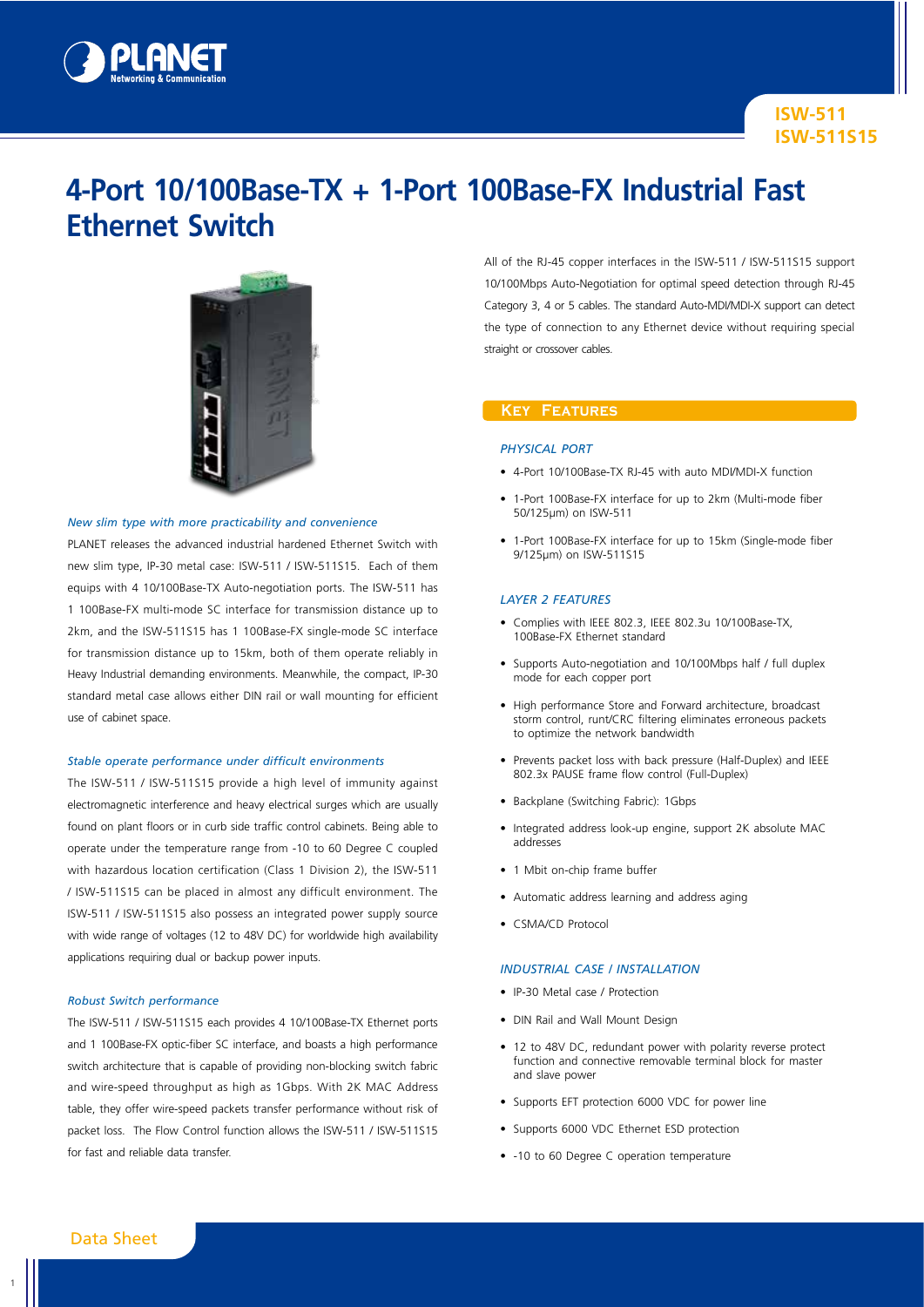

## **Applications**

## *Industrial area Switch for data collect and forward*

The ISW-511/ ISW-511S15 equip with 4 10/100Mbps ports that offers auto MDI / MDIX feature, 1 100Base-FX optic-fiber SC interface, 1Gbps non-blocking switch fabric, and the 2K MAC Address table so that they can perform wire-speed packets transfer without risk of packet loss. The ISW-511 / ISW-511S15 with the slim type IP 30 metal shape is ideal for most Heavy Industrial demanding environments.